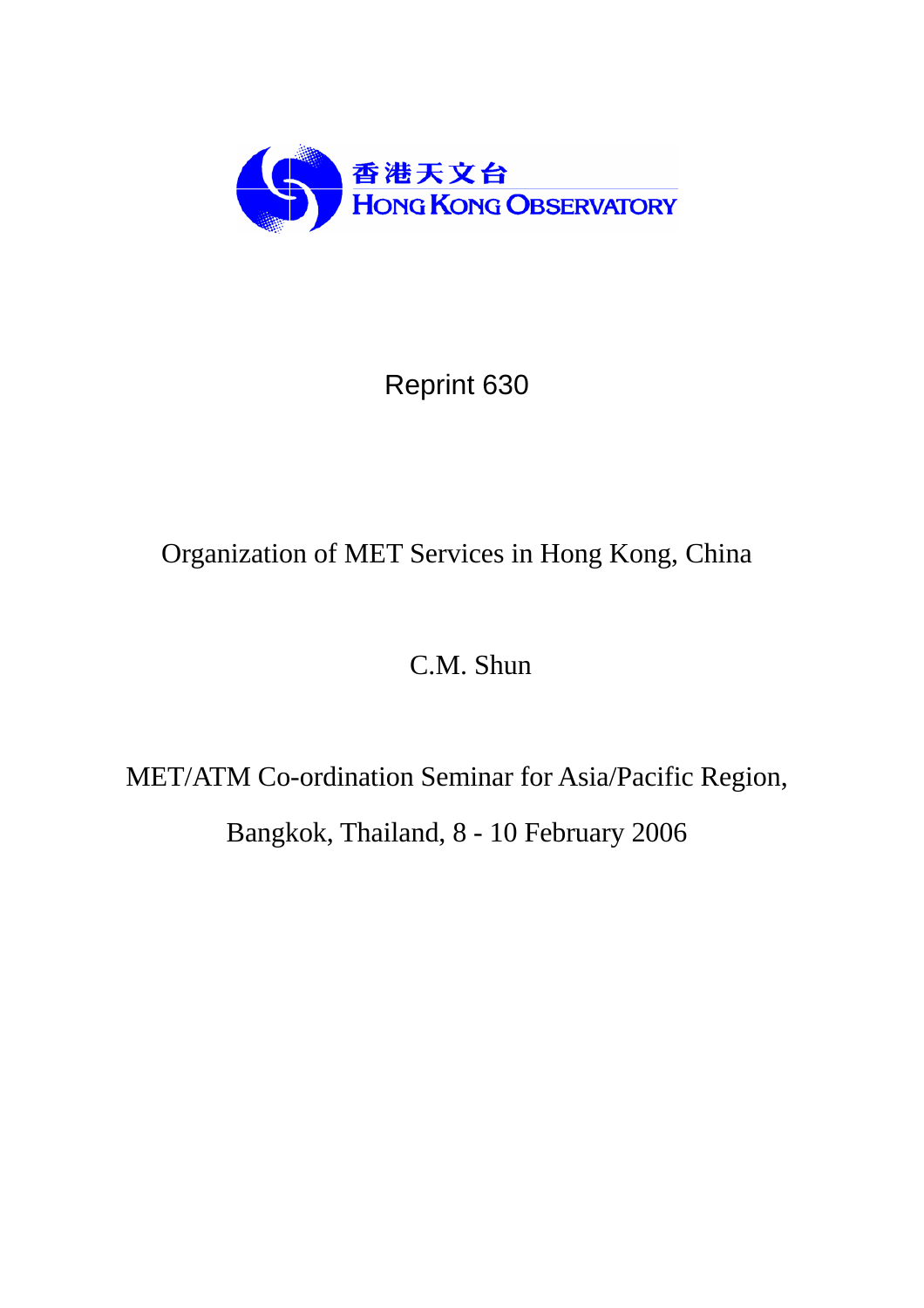

*International Civil Aviation Organization*

#### **MET/ATM CO-ORDINATION SEMINAR FOR ASIA/PACIFIC REGION**

Bangkok, Thailand, 8-10 February 2006

#### **Discussion Topic 1: Organization of Air Traffic Management (ATM) and Meteorological (MET) Services by the States**

## **ORGANIZATION OF MET SERVICES IN HONG KONG, CHINA**

(Presented by Hong Kong, China)

## **SUMMARY**

This paper will provide a brief overview of the organization for the provision of MET services for international air navigation in Hong Kong, China. Institutional arrangements, high-level consultative mechanisms, quality management and how the services are provided will be presented.

## **1. INSTITUTIONAL ARRANGEMENTS**

1.1 The Hong Kong Observatory (HKO) is the meteorological authority in Hong Kong, China designated by China, to provide the meteorological facilities and services for international air navigation. These meteorological facilities and services are provided by HKO in accordance with the relevant standards contained in the Annexes to the Convention on International Civil Aviation, and WMO Technical Regulations and Manuals on meteorological service for international air navigation. In other words, HKO is both the meteorological authority and service provider in Hong Kong, China.

1.2 To support the provision of aeronautical meteorological service, HKO establishes and operates the Airport Meteorological Office (AMO) which serves as the Aeronautical Meteorological Station and Aerodrome Meteorological Office for the Hong Kong International Airport (HKIA), and serves as the Meteorological Watch Office for the Hong Kong Flight Information Region (FIR). HKO installs, operates and maintains the necessary meteorological equipment and facilities, and ensures that there are sufficient qualified personnel for the provision of the service. The organization chart of the HKO Aviation Weather Services Branch overseeing the operation of the AMO and the provision of the facilities and services is given in the Appendix.

1.3 The Hong Kong Civil Aviation Department (CAD) is the civil aviation authority in Hong Kong, China. It is also the service provider for ATS, AIS and SAR service. Both HKO and CAD are departments of the Government of the Hong Kong Special Administrative Region of China. To facilitate the provision of aeronautical meteorological service, coordination arrangements are agreed between HKO and CAD, and listed in a high-level document entitled "*Agreed Coordination Arrangements between the Hong Kong Observatory (HKO) and Hong Kong Civil Aviation Department (CAD) in Respect of the Provision of Meteorological Service for International Air Navigation*" (ACA). In particular, to ensure close coordination between HKO and CAD in the aspect of aeronautical meteorological service, coordination meetings between representatives of the two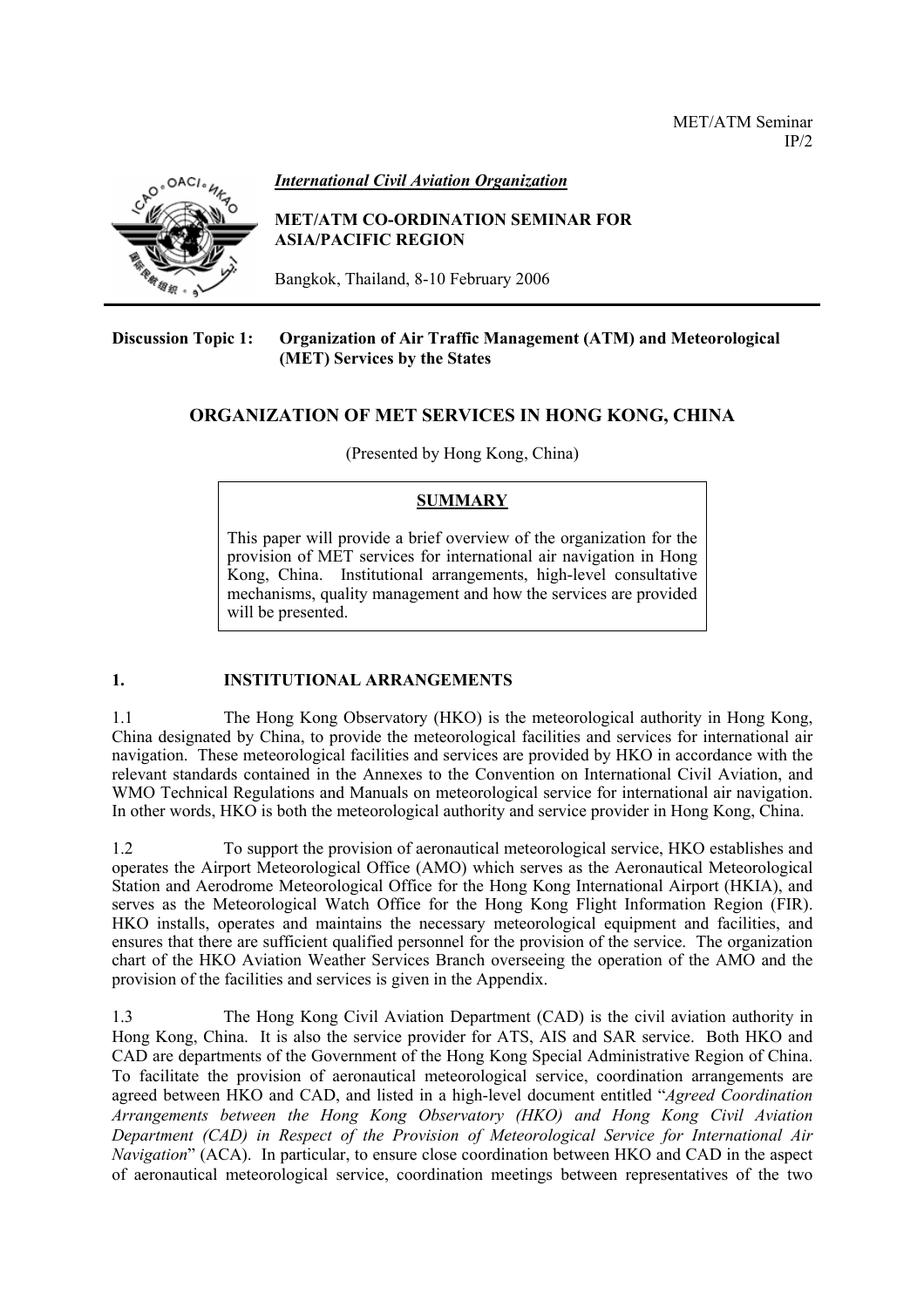departments are held regularly to review the coordination arrangements. Changes in coordination arrangements resulting from these meetings are documented and the necessary updates are made to the ACA. In respect of the windshear and turbulence alerting service for HKIA, a special user group involving representatives from HKO, CAD, airlines, pilots, and air traffic controllers meets regularly to consider changes to the relevant operational procedures and enhancement of the alerting facilities and services. More information on the coordination arrangements will be presented in a separate paper for the seminar.

1.4 Following the recommendation introduced in Amendment 72 to Annex 3, HKO obtained ISO 9001:2000 certification for the AMO in respect of the provision of aviation weather services for international air navigation in 2002.

1.5 User satisfaction survey is conducted annually among users of aeronautical meteorological service including airlines and ATC users. User feedback from such surveys is integrated into HKO's regular improvement process. In addition, liaison group meetings are held twice a year for face-to-face discussions. Apart from these formal processes, there are also regular meetings with air traffic control personnel, visits to airlines and to the meteorological office in order to foster better mutual understanding.

## **2. PRACTICAL ARRANGEMENTS**

2.1 The aeronautical meteorological service provided by HKO is documented in the Hong Kong Aeronautical Information Publication (AIP). An Observer and an Aviation Forecaster are on duty round-the-clock at the AMO located at the Aerodrome Control Tower to make weather observations and prepare reports; and to prepare weather forecasts, issue warnings and provide briefings respectively.

2.2 The latest meteorological information for the aerodrome, en-route and destinations is made available to flight crew members, airline operators and ATC via the web-based Aviation Meteorological Information Dissemination System (AMIDS).

2.3 For aircraft take-off and landing, weather reports, aerodrome forecast, landing forecast, and warning messages are disseminated electronically to ATC for onward transmission to pilots via voice communication and via the ATIS and VOLMET services which are provided in both voice broadcasts and data link.

2.4 Weather briefings for airline users, flight crew members and ATC personnel are provided by the Aviation Forecaster via telephone upon request. For severe weather events such as passage of tropical cyclones, centralized weather briefings will be provided by the officer-in-charge of the AMO to the Airport Authority, ground operators and airline operators at HKIA.

## **3. ACTION**

3.1 The meeting is invited to note the information provided in this paper.

**\_ \_ \_ \_ \_ \_ \_ \_ \_**